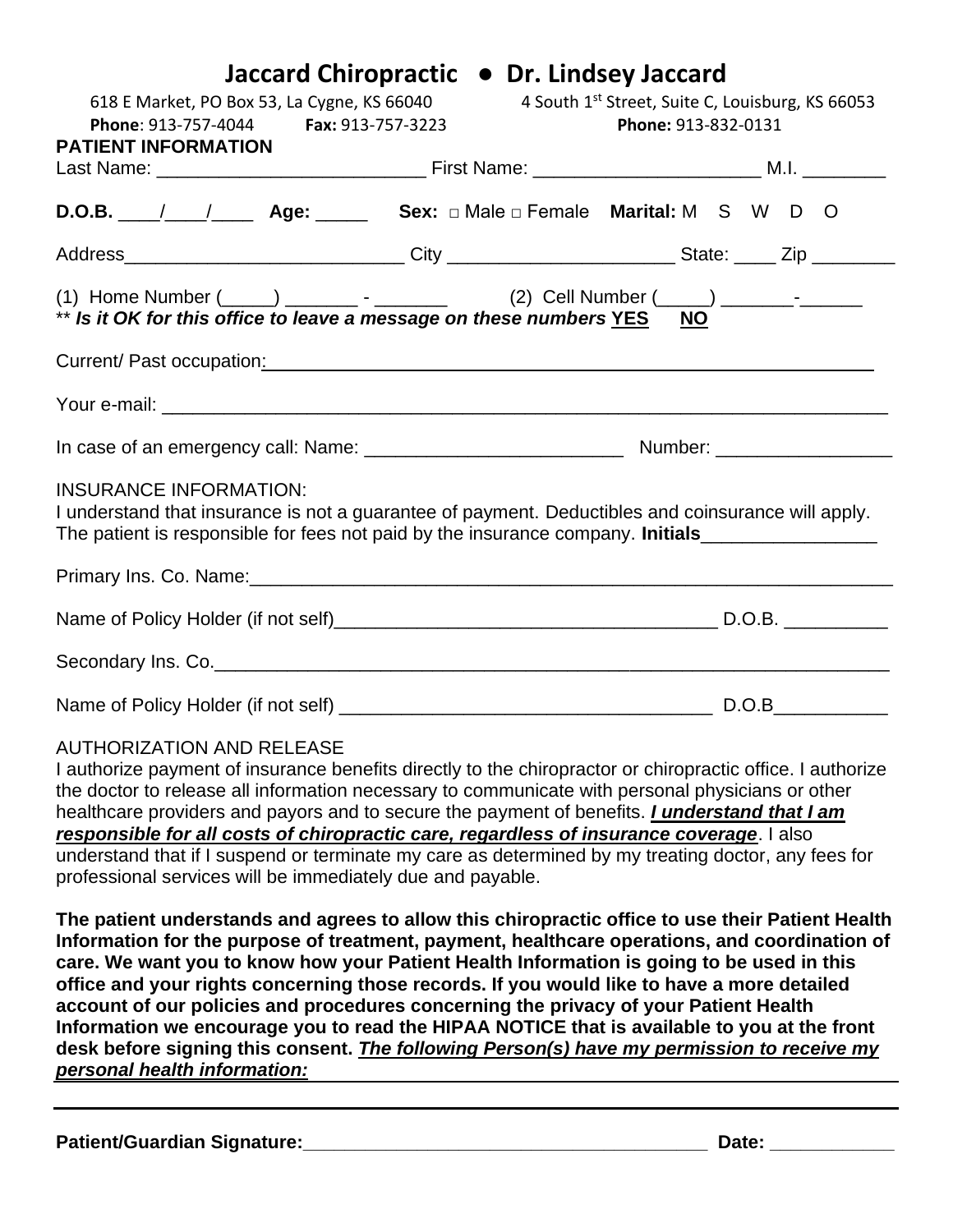## **MEDICAL HISTORY:**

Place a **N** for Now or a **P** for Previously, leave blank if it does not apply.

| <b>Headaches</b>             | Heart murmur                   | Hepatitis/HIV                  |
|------------------------------|--------------------------------|--------------------------------|
| <b>Migraines</b>             | High/Low blood pressure        | Heartburn/reflux               |
| <b>Sinus Problems</b>        | Heart disease                  | Unusual bowel patterns         |
| Concussion                   | <b>Stroke</b>                  | Blood in stools                |
| <b>Dizziness</b>             | Pacemaker                      | <b>Kidney Stones</b>           |
| <b>Back Pain/ Stiffness</b>  | Asthma                         | <b>Problems with Urination</b> |
| <b>Neck Pain/ Stiffness</b>  | <b>Frequent Ankle Swelling</b> | Pregnancy                      |
| Joint pain/ swelling         | Fatigue                        | Hypo/Hyper Thyroid             |
| <b>Broken/Fractured Bone</b> | <b>HRT/ Birth Control</b>      | <b>Diabetes</b>                |
| <b>Spinal Fusion</b>         | <b>Muscle Weakness</b>         | <b>Anxiety/ Depression</b>     |
| Fibromyalgia                 | Cancer                         | <b>Difficulty Sleeping</b>     |
| Epilepsy/ Seizure            | History of blood clots         | Other:                         |
| Deep Vein Thrombosis         | <b>Blood thinners</b>          | Other:                         |

#### **SOCAIL HISTORY:**

Please indicate if any of the below apply

| Alcohol use: Y N                           | <sup>1</sup> Drinks / day/ week: |
|--------------------------------------------|----------------------------------|
| Recreational Drug Use: Y N                 | Frequency:                       |
| Chewing Tobacco/ snuff: Y<br>N             | Frequency:                       |
| Smoking Tobacco Y                          | Frequency:                       |
| Tobacco/Drug/ Alcohol History: Start year: | Quit Year:<br>Amount/ day: _     |

# **HISTORY OF PRESENT AND PAST ILLNESS**:

Chief complaint: What brings you into the office today? \_\_\_\_\_\_\_\_\_\_\_\_\_\_\_\_\_\_\_\_\_\_\_\_\_

When did symptoms/ accident occur? \_\_\_\_\_\_\_\_\_\_\_\_\_\_\_\_\_\_\_\_\_\_\_\_\_\_\_\_\_\_\_\_\_\_\_\_\_\_\_\_\_\_\_\_\_\_\_\_\_\_

Please describe pain: Sharp, dull ache, strong ache, ache, constant, numbness, tingling, pinching other: \_\_\_\_\_\_\_\_\_\_\_\_\_\_\_\_\_\_\_\_\_\_\_\_\_\_\_\_\_\_\_\_\_\_\_\_\_\_\_\_\_\_\_\_\_\_\_\_\_\_\_\_\_\_\_\_\_\_\_\_\_\_\_\_\_\_\_\_\_\_\_\_\_.

\_\_\_\_\_\_\_\_\_\_\_\_\_\_\_\_\_\_\_\_\_\_\_\_\_\_\_\_\_\_\_\_\_\_\_\_\_\_\_\_\_\_\_\_\_\_\_\_\_\_\_\_\_\_\_\_\_\_\_\_\_\_\_\_\_\_\_\_\_\_\_\_\_\_\_\_\_\_\_\_

What makes it better? \_\_\_\_\_\_\_\_\_\_\_\_\_\_\_\_\_\_\_\_\_\_\_\_\_\_\_\_\_\_\_\_\_\_\_\_\_\_\_\_\_\_\_\_\_\_\_\_\_\_\_\_\_\_\_\_\_\_\_\_

What makes it worse?

Please list any surgeries, accidents, major illnesses, childbirth info, congenital defects:

Please list any current prescription medications, vitamins, or other over the counter supplements:

\_\_\_\_\_\_\_\_\_\_\_\_\_\_\_\_\_\_\_\_\_\_\_\_\_\_\_\_\_\_\_\_\_\_\_\_\_\_\_\_\_\_\_\_\_\_\_\_\_\_\_\_\_\_\_\_\_\_\_\_\_\_\_\_\_\_\_\_\_\_\_\_\_\_\_\_\_\_\_\_

\_\_\_\_\_\_\_\_\_\_\_\_\_\_\_\_\_\_\_\_\_\_\_\_\_\_\_\_\_\_\_\_\_\_\_\_\_\_\_\_\_\_\_\_\_\_\_\_\_\_\_\_\_\_\_\_\_\_\_\_\_\_\_\_\_\_\_\_\_\_\_\_\_\_\_\_\_\_\_\_

\_\_\_\_\_\_\_\_\_\_\_\_\_\_\_\_\_\_\_\_\_\_\_\_\_\_\_\_\_\_\_\_\_\_\_\_\_\_\_\_\_\_\_\_\_\_\_\_\_\_\_\_\_\_\_\_\_\_\_\_\_\_\_\_\_\_\_\_\_\_\_\_\_\_\_\_\_\_\_\_

\_\_\_\_\_\_\_\_\_\_\_\_\_\_\_\_\_\_\_\_\_\_\_\_\_\_\_\_\_\_\_\_\_\_\_\_\_\_\_\_\_\_\_\_\_\_\_\_\_\_\_\_\_\_\_\_\_\_\_\_\_\_\_\_\_\_\_\_\_\_\_\_\_\_\_\_\_\_\_\_

Please list any allergies: \_\_\_\_\_\_\_\_\_\_\_\_\_\_\_\_\_\_\_\_\_\_\_\_\_\_\_\_\_\_\_\_\_\_\_\_\_\_\_\_\_\_\_\_\_\_\_\_\_\_\_\_\_\_\_\_\_\_\_\_